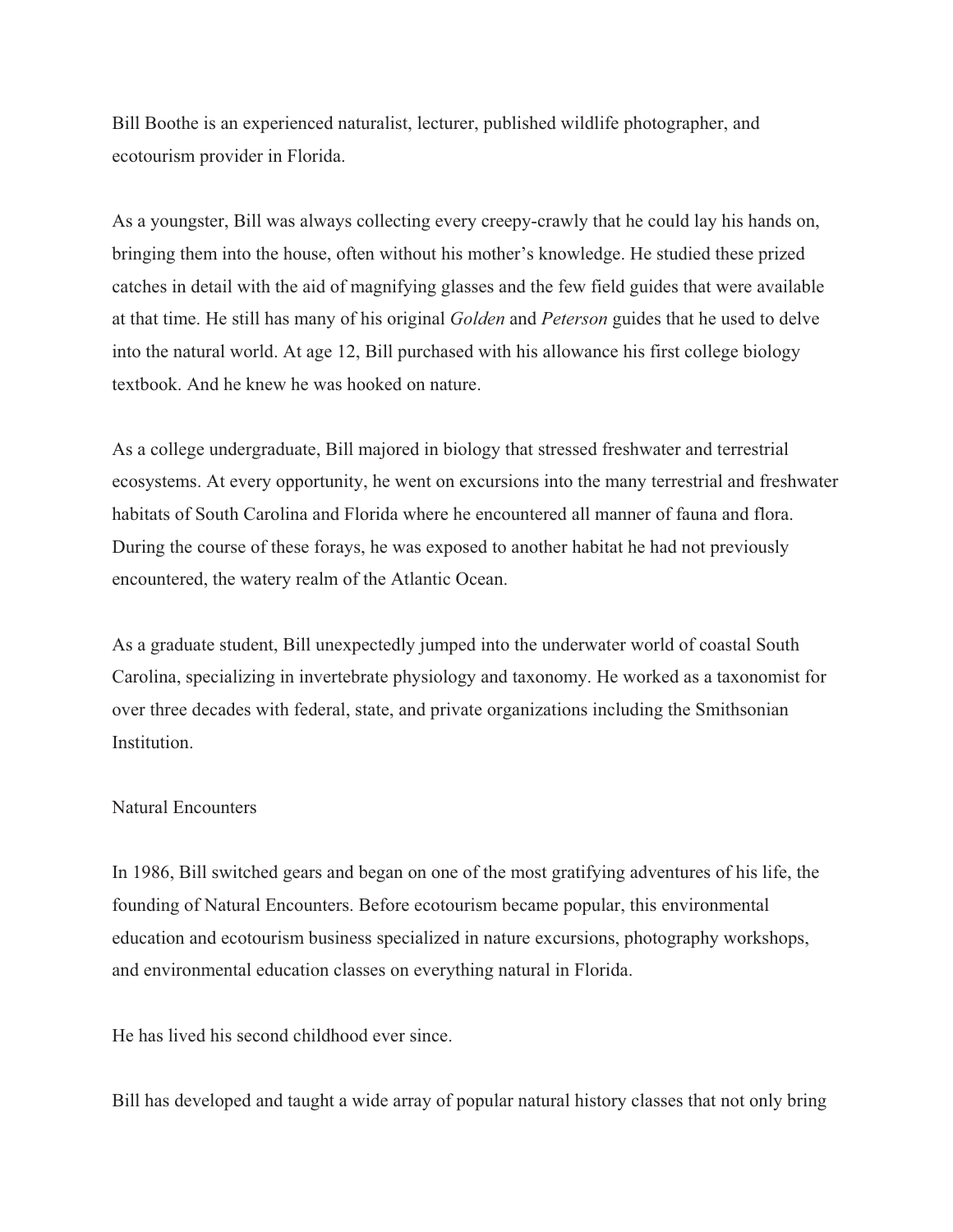the natural world into the classroom, but also brings students into the natural world. Many of his classes were so popular that students from all parts of southwest Florida attended. During the same time period, Bill led hundreds of trips to all parts of Florida from the Florida Panhandle to the Florida Keys and the Everglades.

Bill has been a frequent speaker and trip leader for numerous environmental groups of Florida and Georgia including the Audubon Society, butterfly groups, statewide Native Plant Societies, and Rare Plant Task Forces. He is a Florida Master Naturalist Instructor and has been a keynote speaker for Master Gardener and FWC/NRCS joint programs.

His main purpose is to share his knowledge with those who want to learn more about the natural world. Through his natural history classes and wildlife photography workshops, he has inspired others to become better stewards of our natural world. As an active supporter of environmental causes, he has donated time and images to conservation organizations. He has been a member of the Florida Native Plant Society since its establishment in the early 1980s.

During his natural walkabouts, he became increasingly interested in nature photography and began pursuing a newfound vocation. He soon was photographing every plant and animal he encountered. He has traveled throughout Florida in search of wildflowers that may bloom only a few hours of the day or a few days of the year. Since 1990, he has documented over 1800 of Florida's plant species. He and his wife Marcia have had the opportunity to travel to other natural areas in the southeast, Texas, New Mexico, and Indiana.

They now reside in the Florida Panhandle, an area where wildlife and wildflowers abound. Around every bend of the road, something new and fantastic beckons them to stop and take photographs of Florida's rare and beautiful plant and animal species. Through the camera lens, they share their vision of the inner beauty of nature that surrounds each of us.

He currently focuses his efforts in shooting images and presenting nature photo workshops, but he also presents lectures on rare and native plants, butterfly gardening, and plant and animal interactions. He is a professional nature photographer noted for his images of all creatures and